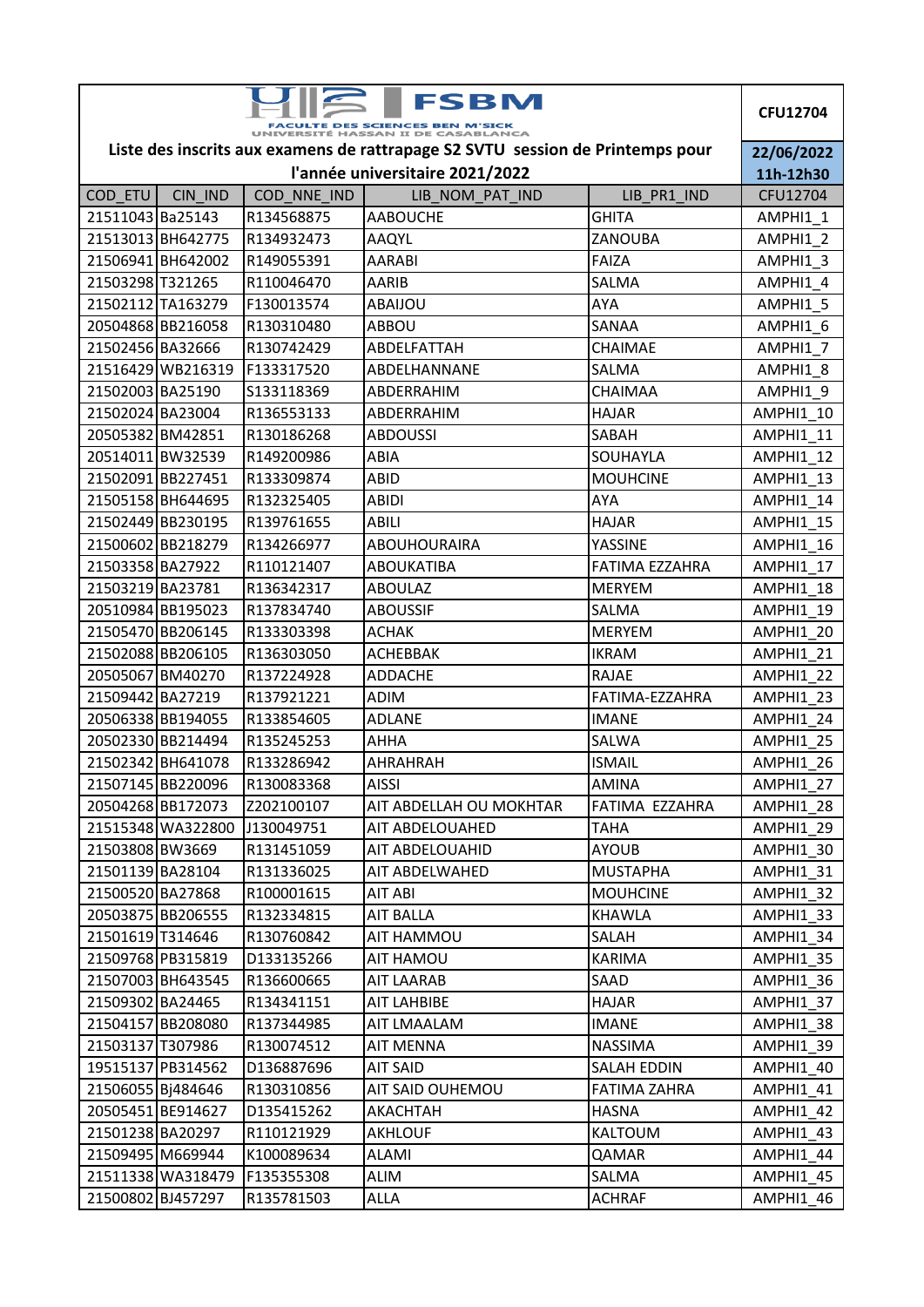| 21509611 BW37658  |                   | R130875126 | ALO-GHMARI        | <b>KAWTAR</b>   | AMPHI1 47        |
|-------------------|-------------------|------------|-------------------|-----------------|------------------|
| 21503836 T321704  |                   | R132258793 | AMALOU            | LAMIAA          | AMPHI1 48        |
| 21502827 BW33464  |                   | R139932873 | AMRIBD            | WISSAL          | AMPHI1 49        |
| 21503464 BJ429370 |                   | R142047208 | AMSAL             | ASMAA           | AMPHI1_50        |
|                   | 20503986 BB209666 | R130068749 | AMZROU            | <b>NAIMA</b>    | <b>AMPHI1_51</b> |
| 10000849 BB86174  |                   | 1027444674 | ANAYAT            | FATIMA-EZZAHRA  | <b>AMPHI1_52</b> |
|                   | 21501391 BB230133 | R133460147 | <b>ANTRA</b>      | SAAD            | AMPHI1_53        |
| 21506812 BA28477  |                   | R130056905 | <b>AOUANE</b>     | WAFAA           | AMPHI1_54        |
|                   | 20502512 BB206717 | R130460478 | <b>AROUHI</b>     | AYOUB           | <b>AMPHI1 55</b> |
|                   | 20501156 EA235584 | R130137208 | <b>ARRACHI</b>    | <b>CHOROUQ</b>  | AMPHI1_56        |
|                   | 21505417 BB215896 | R130120477 | ASASNOU           | ANAS            | <b>AMPHI1 57</b> |
| 21513009 EC83072  |                   | R136669993 | <b>ASIAKH</b>     | <b>IKRAM</b>    | AMPHI1_58        |
| 21501695 T326531  |                   | R130037130 | ASSABOU           | <b>MARYAM</b>   | AMPHI1_59        |
| 21503516 BA33579  |                   | R130836177 | <b>ATIQ</b>       | <b>MAROUA</b>   | AMPHI1 60        |
| 21500683 Bj487458 |                   | R135491134 | <b>ATTAR</b>      | <b>DOUAA</b>    | AMPHI1 61        |
|                   | 21502102 BH645694 | R136292982 | AYADI             | <b>IBTISSAM</b> | AMPHI1 62        |
| 21512411 V371438  |                   | M132238959 | AYATADA           | <b>HASNAE</b>   | AMPHI1_63        |
|                   | 21504554 BB221676 | R137231787 | AZAOUAR           | <b>HANANE</b>   | AMPHI1_64        |
|                   | 21506878 WB212850 | F130021009 | <b>AZIDINE</b>    | ILHAM           | <b>AMPHI1 65</b> |
|                   | 21505805 BM46107  | R141029636 | <b>AZRAIBI</b>    | <b>MERIEM</b>   | AMPHI1_66        |
|                   | 21500577 BB221371 | R134461872 | AZZIZ             | <b>OTHMANE</b>  | AMPHI1_67        |
|                   | 21512308 PB275217 | D136132529 | <b>BAHAFID</b>    | <b>FARAH</b>    | AMPHI1 68        |
| 19512979 BJ444925 |                   | R130092675 | <b>BAHHAR</b>     | FATIMAZAHRA     | AMPHI1 69        |
|                   | 21511406 PB283485 | D134133006 | <b>BAJADDA</b>    | IKRAM           | AMPHI1_70        |
| 21505594 BM48136  |                   | R130082219 | <b>BAKHECHI</b>   | TARIK           | AMPHI1_71        |
|                   | 21504002 BH639516 | R100099093 | <b>BAKOUANE</b>   | <b>BOUTAINA</b> | AMPHI1 72        |
| 20505086 T319778  |                   | R130126503 | <b>BALIDO</b>     | WARDA           | AMPHI1 73        |
|                   | 21501377 BB219377 | R131322456 | BARRI             | <b>NOUHAILA</b> | AMPHI1 74        |
| 21509719 T320599  |                   | R110092273 | <b>BASRAOUI</b>   | <b>KAWTAR</b>   | AMPHI1_75        |
|                   | 21501128 BB215977 | R134416334 | <b>BEGGAR</b>     | <b>MAROUA</b>   | AMPHI1 76        |
| 21511345 BV1302   |                   | R130029215 | <b>BEGGAR</b>     | SAAD            | AMPHI1 77        |
| 21503039 BV3396   |                   | R138918869 | <b>BELAAOUI</b>   | <b>AICHA</b>    | AMPHI1 78        |
| 21500563 BA32565  |                   | R134348578 | <b>BELBANE</b>    | <b>HOURIA</b>   | <b>AMPHI1 79</b> |
| 21504244 BL167201 |                   | R131417093 | <b>BELHAKI</b>    | <b>AICHA</b>    | AMPHI1_80        |
| 21502918 BJ481142 |                   | R130134127 | <b>BEN AZIZI</b>  | SALMA           | AMPHI1 81        |
|                   | 20513953 BW11878  | R130179265 | <b>BEN TALEB</b>  | FATIMA EZZAHRA  | AMPHI1 82        |
| 21507177 BA25679  |                   | R130031335 | BENABDERRAHMAN    | MERIEM          | AMPHI1 83        |
|                   | 20508053 BH641493 | R100098129 | <b>BENAICHA</b>   | ASMAA           | AMPHI1 84        |
| 20501819 Gj66664  |                   | E131093097 | <b>BENAISSA</b>   | <b>BOUTAINA</b> | AMPHI1_85        |
| 21501186 BA30785  |                   | R139449691 | BENDAHMANE        | <b>OUMAIMA</b>  | AMPHI1_86        |
|                   | 20503688 HH185453 | K143048329 | BENGARNINA        | ZINEB           | AMPHI1_87        |
| 21509414 BA24213  |                   | R132433350 | <b>BENHADDIA</b>  | NAJWA           | AMPHI1 88        |
| 21500559 BJ480148 |                   | R130034451 | <b>BENIDER</b>    | LAMIA           | AMPHI1_89        |
| 21501830 BA25252  |                   | R130132669 | <b>BENJABLI</b>   | IKRAM           | AMPHI1 90        |
|                   | 20506569 BB163544 | R139719661 | <b>BENKAROUCH</b> | ZIAD            | AMPHI1_91        |
|                   | 21502412 BB214069 | R138277751 | <b>BENRIDA</b>    | <b>KAWTAR</b>   | AMPHI1_92        |
| 21507201BV2143    |                   | R137355787 | BENSLIMANE        | KHAWLA          | AMPHI1_93        |
|                   | 21505174 BH645952 | R134912354 | <b>BEN-TALEB</b>  | SALMA           | AMPHI1 94        |
|                   | 21501606 BB165695 | R141087973 | <b>BENTISS</b>    | <b>KHADIJA</b>  | AMPHI1_95        |
|                   | 21501865 BB224995 | F141076794 | <b>BENZARROUK</b> | FADWA           | AMPHI1_96        |
|                   | 21503526 BB224581 | R149110262 | BERGAGI           | AYA             | AMPHI1_97        |
|                   | 21504442 BB216415 | F148041990 | <b>BOSTANI</b>    | SAMAH           | AMPHI1_98        |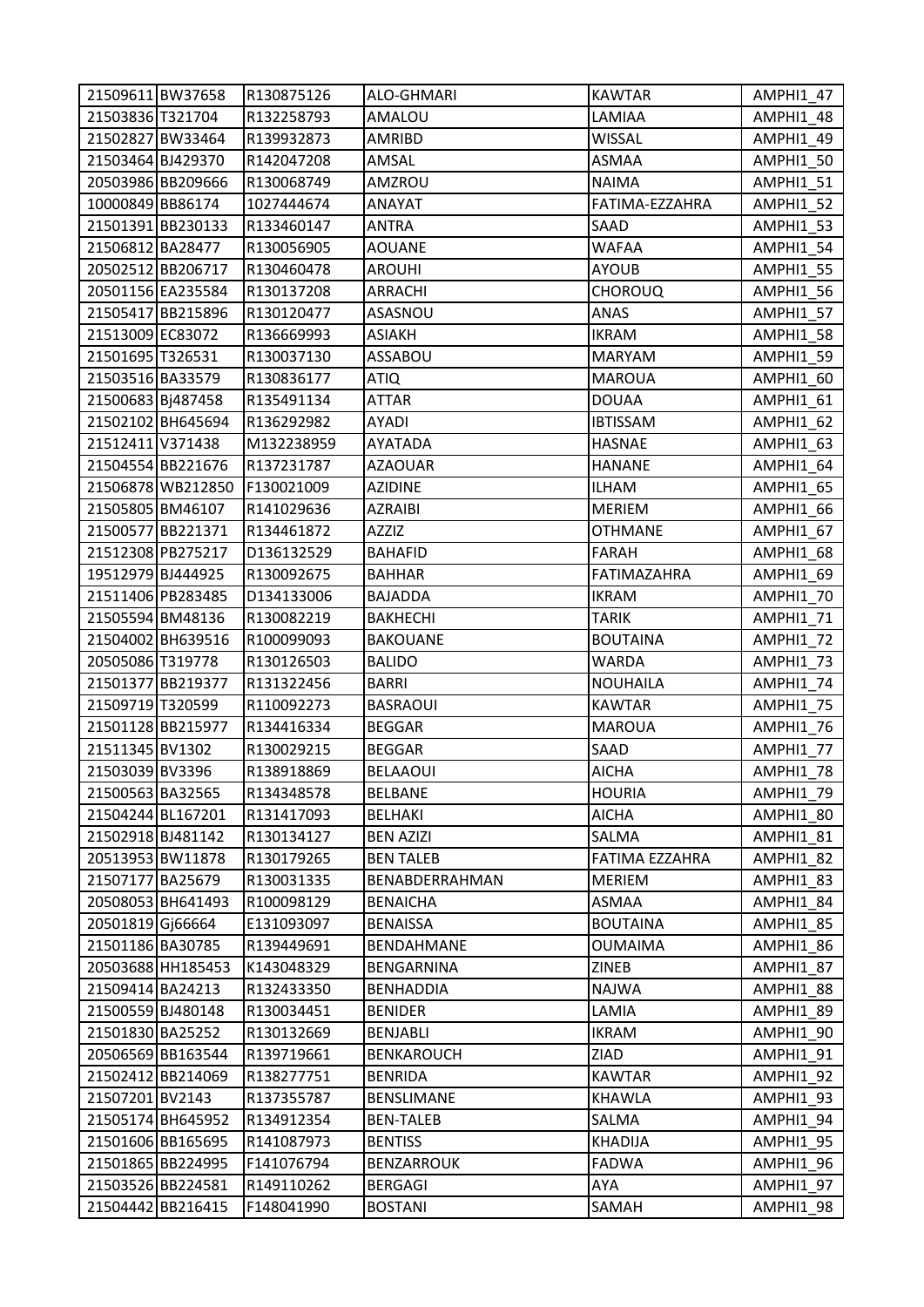|                   | 21501878 BB217879 | R132928345 | <b>BOUAAFI</b>     | <b>DOUAA</b>        | AMPHI1 99         |
|-------------------|-------------------|------------|--------------------|---------------------|-------------------|
| 21501288 BA22630  |                   | R137476841 | <b>BOUADAIM</b>    | <b>MERYEM</b>       | AMPHI1 100        |
|                   | 21513944 BB225614 | R137266976 | <b>BOUAMRY</b>     | SALMA               | AMPHI1 101        |
| 21503805 Bj486820 |                   | R133446603 | <b>BOUBRIK</b>     | SARA                | AMPHI1 102        |
|                   | 20504277 BH624286 | R130082383 | <b>BOUDINAR</b>    | <b>SIHAME</b>       | AMPHI1_103        |
|                   | 21510729 TA158311 | F142061929 | <b>BOUDLAL</b>     | <b>OUMAIMA</b>      | AMPHI1_104        |
| 21500865 BA23354  |                   | R130134428 | <b>BOUFOUL</b>     | <b>JIHANE</b>       | AMPHI1 105        |
| 21509381 BA25333  |                   | R135932694 | <b>BOUGARNE</b>    | CHAIMAA             | AMPHI1 106        |
|                   | 20502770 BB214003 | R135363422 | <b>BOUHALI</b>     | <b>MOHAMED</b>      | AMPHI1 107        |
| 21504569 BA32914  |                   | R133225763 | <b>BOUHDID</b>     | ABDELHAKIM          | AMPHI1_108        |
| 21500521 T327838  |                   | R136568069 | <b>BOUHLAL</b>     | <b>IBTISSAME</b>    | AMPHI1 109        |
| 21510481 JC647424 |                   | D136661965 | <b>BOUIRATN</b>    | SOUKAINA            | AMPHI1_110        |
|                   | 20502003 bh637730 | R132897806 | <b>BOUIRY</b>      | <b>AYOUB</b>        | AMPHI1_111        |
| 21504414 BA29430  |                   | R134342554 | <b>BOUJAHD</b>     | <b>ISSAM</b>        | AMPHI1 112        |
| 21503293 T320683  |                   | R130011221 | <b>BOUJAMAA</b>    | SALMA               | AMPHI1 113        |
|                   | 21506867 bb227957 | R136318233 | <b>BOUJANAH</b>    | <b>SARA</b>         | AMPHI1_114        |
|                   | 20503915 BB209415 | R130049494 | <b>BOUJOUJA</b>    | SAFAE               | AMPHI1 115        |
|                   | 21503251 BB219524 | R135298903 | <b>BOUKHAIR</b>    | FATIMA EZZAHRA      | AMPHI1 116        |
|                   | 20504906 BB214063 | R137232232 | <b>BOUKHANI</b>    | <b>OUMAIMA</b>      | AMPHI1_117        |
|                   | 21506817 BB227049 | R135283907 | <b>BOUKHRIS</b>    | <b>MOHAMMED</b>     | AMPHI1 118        |
|                   | 21504088 BH602973 | Z212101504 | <b>BOUKIR</b>      | ZAKIA               | AMPHI1 119        |
|                   | 21506364 BB228826 | R136386461 | <b>BOUKRI</b>      | SOUKAINA            | AMPHI1 120        |
| 20501953 BA6820   |                   | R131399375 | <b>BOULAID</b>     | <b>FADWA</b>        | AMPHI1 121        |
|                   | 21501615 BH640853 | R131932554 | <b>BOULIF</b>      | <b>HAFSA</b>        | <b>AMPHI1_122</b> |
|                   | 20514394 GK158830 | E130130780 | <b>BOUMEGGOUTI</b> | <b>SFIA</b>         | AMPHI1_123        |
|                   | 21509634 BB215884 | R135277636 | <b>BOURAGAA</b>    | ABDERRAHMANE        | AMPHI1_124        |
| 21501400 T320385  |                   | R135500368 | <b>BOUR-HIM</b>    | SAMAH               | AMPHI1 125        |
| 21502002 JM94217  |                   | D132050676 | <b>BOURICH</b>     | <b>ZINEB</b>        | AMPHI1_126        |
| 19513889 N452165  |                   | G134007763 | <b>BOUSSAYDA</b>   | SOUAD               | AMPHI1 127        |
| 21509404 BL168727 |                   | R135383868 | <b>BOUSSOULOUH</b> | <b>AICHA</b>        | <b>AMPHI1 128</b> |
| 20508626 T314451  |                   | R130182705 | <b>BOUTAROUINE</b> | AMAL                | AMPHI1 129        |
| 21511972 BA29215  |                   | R132863676 | <b>BOUZAL</b>      | LAYLA               | AMPHI1 130        |
| 21500943 T323831  |                   | R133627227 | <b>BOUZIANE</b>    | <b>MERYEM</b>       | AMPHI1 131        |
|                   | 21503320 BB223324 | R130233202 | <b>BRAIJA</b>      | <b>HOUDA</b>        | AMPHI1_132        |
| 21505145 BA26366  |                   | R120095301 | <b>BRITOU</b>      | ABDELOUAHED         | AMPHI1 133        |
| 21501105 BJ485535 |                   | R145081431 | <b>BYAD</b>        | <b>TAHA</b>         | AMPHI1 134        |
| 19509650 BA17728  |                   | R134700915 | <b>CHABIH</b>      | ABDELAALI           | AMPHI1 135        |
|                   | 21501102 BB218160 | R131422350 | <b>CHAFIR</b>      | CHAIMAA             | AMPHI1 136        |
|                   | 20506372 BB213169 | R137445875 | CHAHBANE           | SANAA               | AMPHI2_1          |
| 21501218 BA30030  |                   | R100026330 | <b>CHAHBOUNI</b>   | <b>IBRAHIM</b>      | AMPHI2 2          |
|                   | 16502925 BH608161 | R141037437 | <b>CHAHIDI</b>     | <b>KAOUTAR</b>      | AMPHI2 3          |
| 21509446 BJ484896 |                   | R137905149 | <b>CHAHIR</b>      | <b>MERIAM</b>       | AMPHI2 4          |
|                   | 21515438 BB195264 | R136926051 | <b>CHAHOUI</b>     | <b>OUMAIMA</b>      | AMPHI2 5          |
|                   | 21502377 BB215761 | R131488173 | <b>CHAKIR</b>      | <b>WIAM</b>         | AMPHI2 6          |
|                   | 20501163 BM45128  | R130245323 | <b>CHANGUIR</b>    | <b>HANANE</b>       | AMPHI2 7          |
|                   | 21517126 BB214620 | R137293510 | CHARIF-KHALIFI     | <b>HAJAR</b>        | AMPHI2_8          |
| 21505589 BJ487299 |                   | R136906358 | <b>CHATIT</b>      | ABIR                | AMPHI2 9          |
|                   | 21511470 BH645481 | R110023355 | <b>CHCHAB</b>      | SAFAA               | AMPHI2 10         |
|                   | 21507109 BL162127 | R145044380 | <b>CHENTOUFI</b>   | OMAR                | AMPHI2_11         |
|                   | 21501950 BB219595 | R130067408 | CHERKAOUI          | <b>IKHLASSE</b>     | AMPHI2_12         |
|                   | 21503582 TS802323 | F197157610 | CHERKAOUI          | <b>MOHAMED</b>      | AMPHI2_13         |
|                   | 21504015 BM45964  | R135291782 | CHERNAKI           | <b>FATIMA ZAHRA</b> | AMPHI2_14         |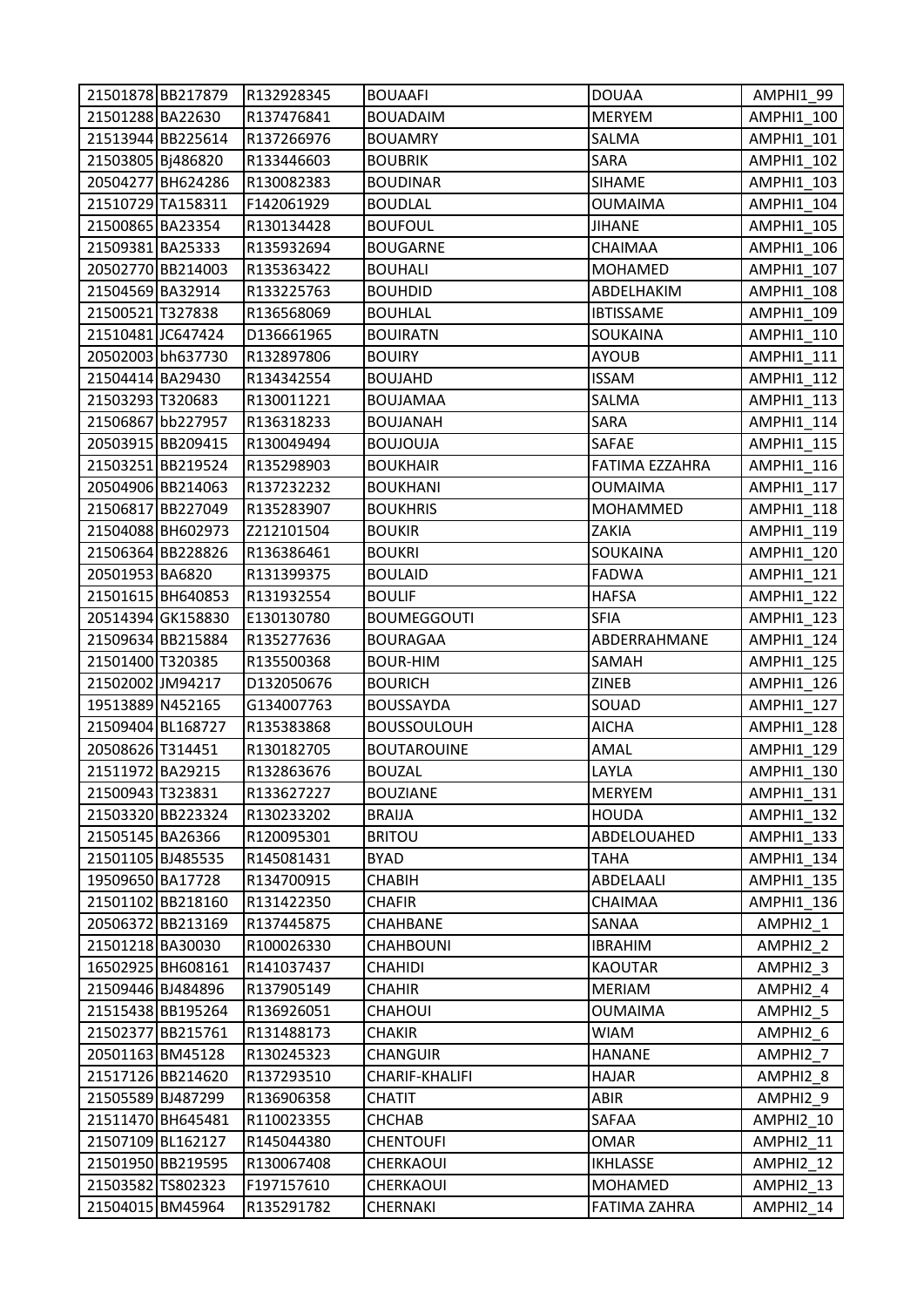|                  |                   | 20513810 MC310494 K131166803 | <b>CHHAIBI</b>      | <b>BOUTHAYNA</b>    | AMPHI2 15 |
|------------------|-------------------|------------------------------|---------------------|---------------------|-----------|
|                  | 21504388 BH644059 | R145055328                   | CHKIRISKALLI        | <b>KAWTAR</b>       | AMPHI2_16 |
| 20506629 BA20682 |                   | R110121333                   | <b>CHOKAIRI</b>     | AZIZA               | AMPHI2 17 |
|                  | 21512044 WB206965 | F138031771                   | CHOUAI              | FADWA               | AMPHI2 18 |
|                  | 21503607 BB215952 | R144049084                   | <b>DABLOUNE</b>     | AYA                 | AMPHI2_19 |
|                  | 20503972 BB204434 | R134834636                   | DAKKAOUI            | SALOUA              | AMPHI2_20 |
|                  | 21503156 BB216768 | R130026448                   | <b>DALOUZI</b>      | <b>NOUHAILA</b>     | AMPHI2_21 |
| 21509456 BA25980 |                   | R130054357                   | DAMAJID             | SALMA               | AMPHI2_22 |
|                  | 21505156 BB206064 | R132283584                   | DARIF               | <b>ABDELKODDOUS</b> | AMPHI2_23 |
|                  | 21501941 BB218212 | R100006269                   | <b>DARYF</b>        | <b>GHIZLANE</b>     | AMPHI2_24 |
| 21503218 BA27414 |                   | R135384997                   | DAYAB               | <b>ASSIYA</b>       | AMPHI2 25 |
| 21503100 BA32647 |                   | R139385042                   | <b>DHAIM</b>        | SOUKAINA            | AMPHI2_26 |
|                  | 21502873 BB215912 | R131212759                   | <b>DIOUANI</b>      | FATIMA EZZAHRAE     | AMPHI2_27 |
|                  | 21502472 BB225197 | R141097819                   | <b>DRIFA</b>        | <b>HAJAR</b>        | AMPHI2 28 |
|                  | 21510245 BB230533 | R130310080                   | <b>ECHAKLY</b>      | <b>FATIMA</b>       | AMPHI2_29 |
|                  | 20510968 BH638633 | R130042723                   | ECH-CHETYOUY        | SALMA               | AMPHI2 30 |
|                  | 21502503 BB216111 | R139892678                   | <b>EDDAOUDY</b>     | <b>HAFSA</b>        | AMPHI2_31 |
|                  | 21500610 BM47681  | R132363082                   | EL AABBASSI         | <b>HIBA</b>         | AMPHI2_32 |
| 21505750 T322720 |                   | R134246144                   | EL AALAOUI          | JALILA              | AMPHI2 33 |
|                  | 21504740 BJ467413 | R130076505                   | EL ADOUI            | RANYA               | AMPHI2_34 |
|                  | 21501109 BW41676  | R147009255                   | EL ALOUI            | CHAIMAA             | AMPHI2_35 |
|                  | 21504234 BH641685 | R130190084                   | <b>EL AMRANY</b>    | SALMA               | AMPHI2_36 |
|                  | 21500503 BH636525 | R120058866                   | <b>EL ARABI</b>     | ASMAA               | AMPHI2_37 |
|                  | 21511585 BH642194 | R143075696                   | <b>EL ARSI</b>      | ASSIA               | AMPHI2_38 |
|                  | 21506402 BH641700 | R130191703                   | <b>EL ASRI</b>      | <b>FAICAL</b>       | AMPHI2_39 |
|                  | 21507138 BB200279 | R136322508                   | <b>EL AYADI</b>     | <b>KAWTAR</b>       | AMPHI2_40 |
|                  | 21509781 WB204369 | F134032536                   | EL AYADI            | <b>AMINA</b>        | AMPHI2_41 |
|                  | 21501107 BJ480304 | R134261731                   | EL AZZAOUY          | <b>IMANE</b>        | AMPHI2_42 |
|                  | 21502281 BJ480229 | R130033427                   | <b>EL BAHRI</b>     | <b>FATIMA ZAHRA</b> | AMPHI2_43 |
|                  | 21502106 BB210821 | R138894297                   | EL BEKALI           | MOHAMMED-SAID       | AMPHI2_44 |
|                  | 21503465 BJ484733 | R130075327                   | EL BORKI EL IDRISSI | AYA                 | AMPHI2 45 |
|                  | 21504746 BB217412 | R120048737                   | EL BOUDRARI         | <b>ISLAM</b>        | AMPHI2 46 |
|                  | 21503844 BM45885  | R130114837                   | EL BOUHALI          | <b>OUMAIMA</b>      | AMPHI2 47 |
|                  | 21513120 BH636567 | R131468748                   | EL BOUNI            | <b>KAOUTAR</b>      | AMPHI2_48 |
|                  | 21500578 BB216722 | R133637815                   | <b>EL FADEL</b>     | SALMA               | AMPHI2 49 |
| 21518828 BA3097  |                   | R132897601                   | EL FARDI            | <b>DOUNIA</b>       | AMPHI2 50 |
|                  | 21501230 BB218022 | R133207558                   | <b>EL FHAILI</b>    | HOUDA               | AMPHI2_51 |
|                  | 21505449 BM45060  | R133702686                   | <b>EL GHAZALI</b>   | FATIMA ZAHRA        | AMPHI2 52 |
|                  | 21512441 PB274590 | D134133002                   | EL HADDADI          | HAFSA               | AMPHI2_53 |
|                  | 20504113 W453923  | F110002835                   | EL HADDIOUI         | AZIZA               | AMPHI2_54 |
| 21502547 BA26244 |                   | R100001951                   | EL HAFIANE          | FATIMA EZZAHRA      | AMPHI2_55 |
|                  | 21505114 BM49105  | R133635473                   | EL HAFNAOUI         | MAROUANE            | AMPHI2 56 |
|                  | 21504164 BB220129 | R130049302                   | EL HALLAMI          | <b>DOUNIA</b>       | AMPHI2_57 |
| 20505344 BA19072 |                   | R132685785                   | EL HANDER           | <b>KHADIJA</b>      | AMPHI2_58 |
| 21514482 SL21379 |                   | B135061931                   | EL HARIRI           | <b>GHIZLANE</b>     | AMPHI2_59 |
|                  | 21505821 BW37931  | R131220555                   | EL HEILA            | FATIMAZAHRA         | AMPHI2_60 |
|                  | 21502050 BB218947 | R139459914                   | EL HILALI           | <b>IMANE</b>        | AMPHI2_61 |
|                  | 20502043 BH636459 | R130037814                   | EL IDRISSI          | ZINEB               | AMPHI2 62 |
|                  | 21502329 BB224987 | R137427546                   | EL IDRISSI          | SANAA               | AMPHI2_63 |
|                  | 21504419 BW26109  | R134932925                   | EL IDRISSI          | WISSAL              | AMPHI2_64 |
|                  | 21504137 BH644192 | R100034473                   | EL JAAFARI          | <b>MARYAM</b>       | AMPHI2_65 |
|                  | 21500807 BB216010 | R130461846                   | EL JAMAL            | YASMINE             | AMPHI2_66 |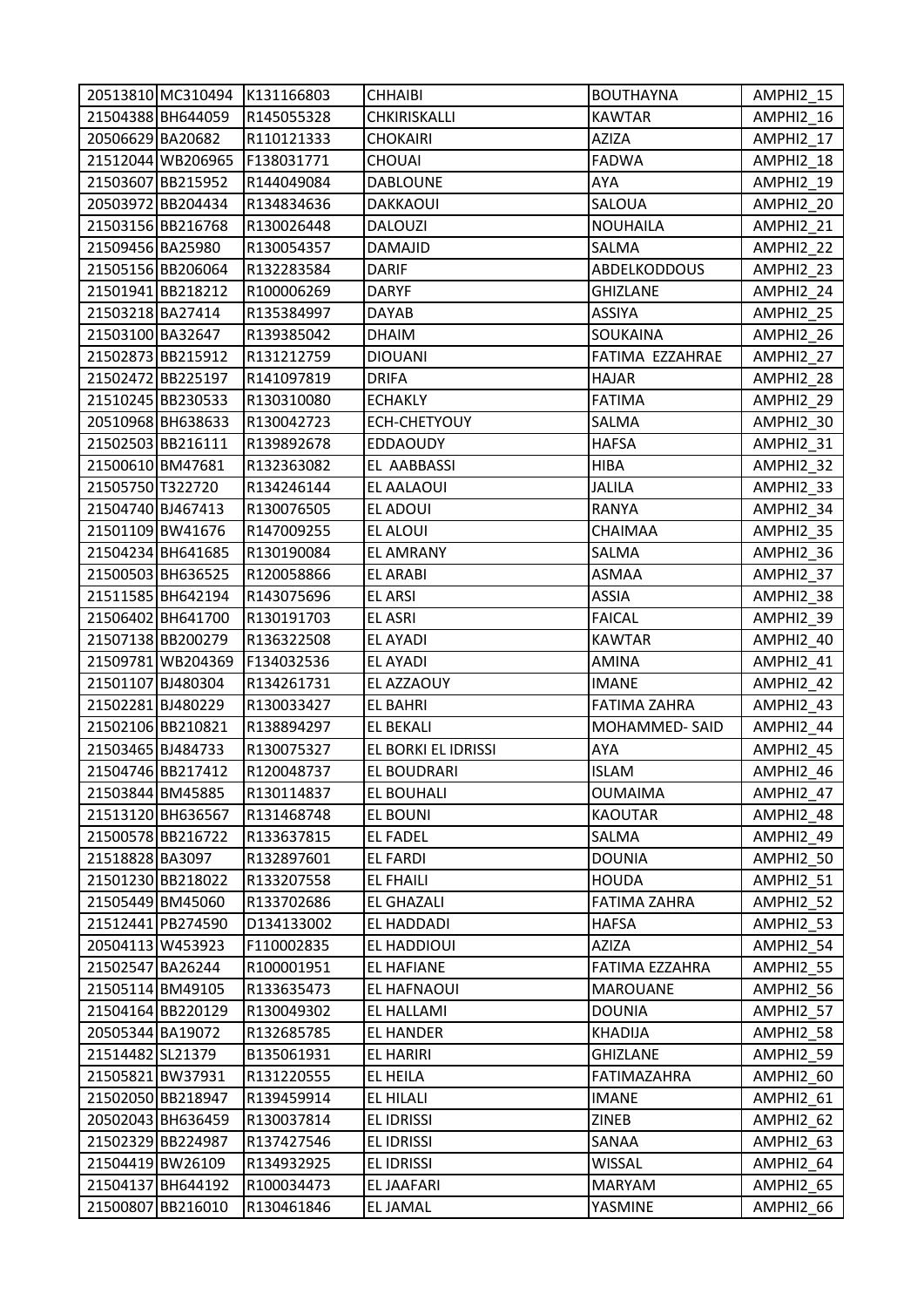| 21503596 BA32257  |                   | R130215867 | EL KAMOUNI         | <b>HAJAR</b>        | AMPHI2_67         |
|-------------------|-------------------|------------|--------------------|---------------------|-------------------|
| 21503148 T316357  |                   | R130225215 | <b>EL KHABLA</b>   | <b>WAFA</b>         | AMPHI2_68         |
|                   | 21502760 BB219542 | R138507819 | EL KHALFI          | HAYAT               | AMPHI2_69         |
| 21505148 BV3554   |                   | R130029225 | <b>EL KHATABI</b>  | <b>KAOUTAR</b>      | AMPHI2_70         |
| 21500749 BJ480886 |                   | R143117259 | <b>EL KHATIR</b>   | <b>MANAL</b>        | AMPHI2_71         |
|                   | 21500772 BB220589 | R134322159 | <b>EL KHATTAB</b>  | <b>OUMAIMA</b>      | AMPHI2_72         |
|                   | 20501172 BB208470 | R130472134 | EL KHETRANI        | <b>ASSIA</b>        | AMPHI2_73         |
| 21500947 T296490  |                   | R137604589 | <b>EL KHIDER</b>   | ASSMAE              | AMPHI2_74         |
|                   | 21501971 BB218715 | R132235428 | <b>EL KOURI</b>    | SANAA               | AMPHI2 75         |
|                   | 21501763 BB217810 | F134215655 | EL MAAROUFI        | <b>FATIMA ZAHRA</b> | AMPHI2_76         |
| 21503182 BA16857  |                   | R135931761 | EL MAGOURI         | SAAD                | AMPHI2_77         |
| 21507044 BJ487359 |                   | R131843899 | EL MANIAR          | <b>HAFSSA</b>       | AMPHI2_78         |
|                   | 21501738 BH639873 | R100030446 | EL MEROUNE         | ASMAA               | AMPHI2_79         |
| 21507163 T327771  |                   | R133434914 | EL MOUDDEN         | <b>MERYEM</b>       | AMPHI2_80         |
|                   | 21506125 BB219682 | R134320446 | EL MRABET          | <b>FATIMA</b>       | AMPHI2_81         |
| 21504628 BA24495  |                   | R139437485 | EL MYSSAR          | <b>HALA</b>         | AMPHI2_82         |
| 21503311 T326956  |                   | R130041321 | EL OUAZZANE        | <b>IMANE</b>        | AMPHI2_83         |
|                   | 21501601 BB209803 | R132522734 | EL RHANBOURI       | <b>AICHA</b>        | AMPHI2_84         |
|                   | 21505099 BB220734 | R137205910 | EL SAMRI           | SALMA               | AMPHI2_85         |
| 21504403 BA31923  |                   | R135343889 | ELAADRANI          | SALMA               | AMPHI2_86         |
| 21515066 BA30225  |                   | R100001708 | ELAALAMI           | ASMAA               | AMPHI2 87         |
|                   | 21502953 BB226198 | R131206757 | <b>ELACHI</b>      | AYA                 | AMPHI2_88         |
| 20511571 N459287  |                   | G133367108 | <b>ELACHQAR</b>    | SOUKAINA            | AMPHI2_89         |
| 21501247 BA28125  |                   | R135459863 | <b>ELADRAOUI</b>   | <b>FADWA</b>        | AMPHI2_90         |
| 21506094 BJ477044 |                   | P144113108 | <b>ELAMRANI</b>    | ZAYNAB              | AMPHI2_91         |
| 21502033 BM44942  |                   | R134384678 | <b>ELANI</b>       | <b>RKIA</b>         | AMPHI2_92         |
| 21502927 BA34767  |                   | R130192813 | <b>ELAOUTAR</b>    | SALMA               | AMPHI2_93         |
|                   | 21503369 BH641673 | R136204060 | <b>ELAROUI</b>     | <b>NISRINE</b>      | AMPHI2 94         |
| 20512880 HH80792  |                   | K130082549 | <b>ELBASRY</b>     | TAHA                | AMPHI2_95         |
| 21500592 T321886  |                   | R130149202 | <b>ELBOURDOUNI</b> | <b>NOUHAILA</b>     | AMPHI2_96         |
|                   | 21503360 BH646082 | R135330508 | <b>ELFARNAOUI</b>  | <b>ILHAM</b>        | AMPHI2_97         |
| 21506441 BM48542  |                   | R137225843 | <b>ELHABCHI</b>    | <b>MUSTAPHA</b>     | AMPHI2 98         |
| 21503985 BW37698  |                   | R130142988 | <b>ELHAIM</b>      | SAID                | AMPHI2 99         |
|                   | 21513036 bb214956 | R120084046 | <b>ELHAJHOUJ</b>   | HAJAR               | AMPHI2_100        |
| 20505275 BA10484  |                   | R110028406 | ELHALLOUMI         | FATIMA ZAHRA        | AMPHI2 101        |
| 20507145 BW27669  |                   | R147006069 | ELHANNAOUY         | <b>JAMILA</b>       | AMPHI2 102        |
|                   | 21503240 BB216690 | R120064021 | <b>ELHARROUCHI</b> | <b>HOUDA</b>        | <b>AMPHI2 103</b> |
|                   | 21502371 BH641659 | R131204063 | <b>ELHARTI</b>     | <b>MARWA</b>        | <b>AMPHI2 104</b> |
|                   | 21503478 BB228963 | R130067685 | <b>ELHIMER</b>     | FATIMA EZZAHRAE     | AMPHI2_105        |
| 21501945 BA26405  |                   | R130193077 | <b>ELHOU</b>       | <b>IMANE</b>        | AMPHI2_106        |
| 21505458 BA22954  |                   | R136423590 | ELKADDOURI         | FATIMA EZZAHRAA     | AMPHI2_107        |
|                   | 21502072 BB225246 | R136430396 | ELKASEMI           | MOHAMMED            | AMPHI2_108        |
| 21513937 BW40473  |                   | R130118828 | <b>ELKOUN</b>      | ZINEB               | AMPHI2_109        |
|                   | 21503589 BH642445 | D138669813 | <b>ELMAAROUFI</b>  | <b>FADMA</b>        | AMPHI2_110        |
|                   | 20501801 BB212787 | R145056022 | ELMANZAH           | AYMANE              | AMPHI2_111        |
| 20502417 BM44795  |                   | R130002757 | <b>ELMOIZZI</b>    | ZINEB               | AMPHI2_112        |
| 21503507 bb215271 |                   | R139488089 | <b>ELMONJID</b>    | AMAL                | AMPHI2_113        |
|                   | 21500837 BB225178 | R138203580 | <b>ELRYARI</b>     | <b>MAROUA</b>       | AMPHI2_114        |
| 21506302 T325712  |                   | R135591576 | <b>EN-NACYRY</b>   | <b>NADIA</b>        | AMPHI2_115        |
| 21503185 BJ485993 |                   | R137597694 | <b>ENNAIR</b>      | AYA                 | AMPHI2_116        |
| 21503079 BA18625  |                   | R137705122 | <b>ENNAKACH</b>    | <b>OTHMANE</b>      | AMPHI2_117        |
| 21506069 BM48612  |                   | F130019707 | <b>ENNASSIR</b>    | SOUAD               | AMPHI2_118        |
|                   |                   |            |                    |                     |                   |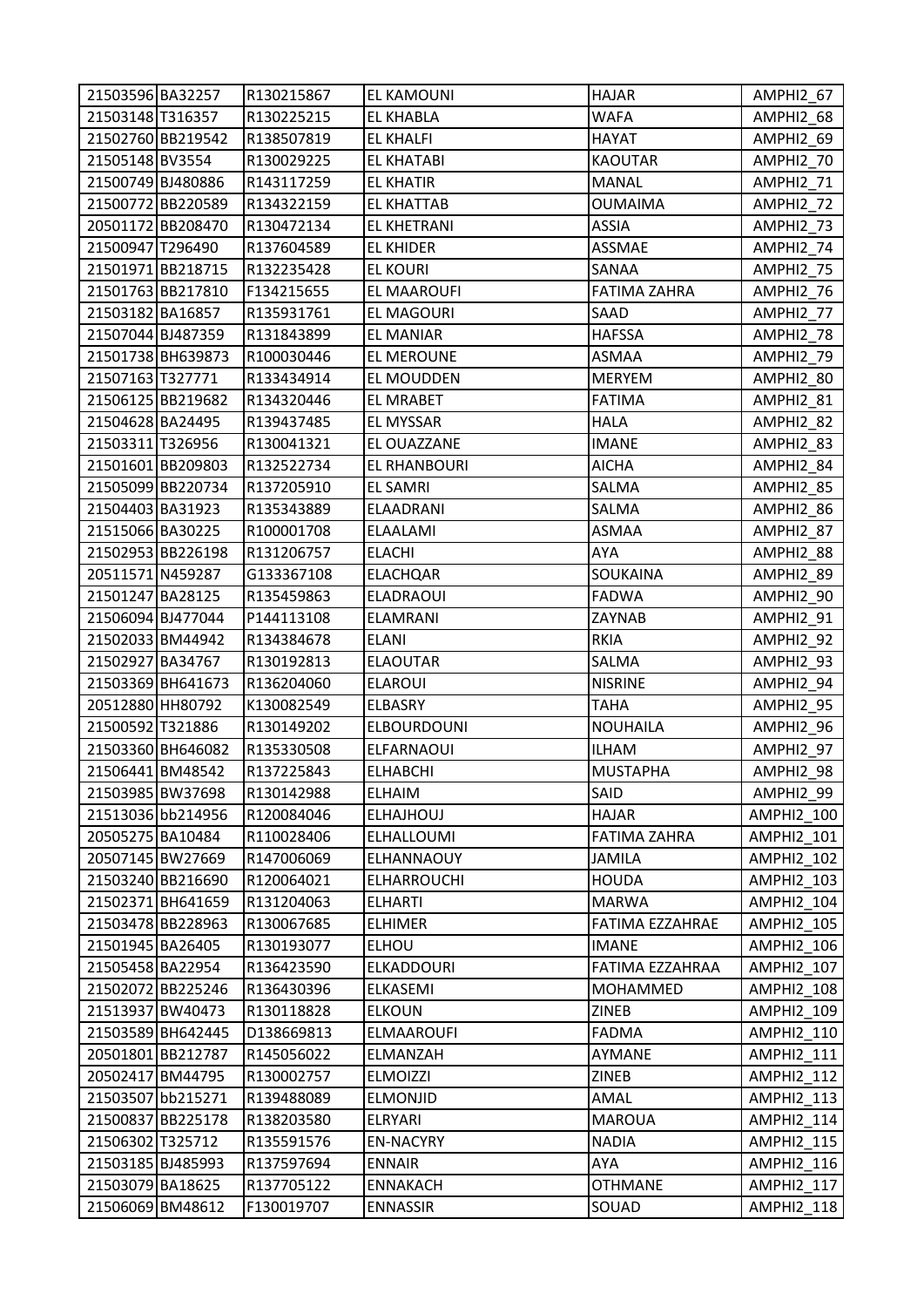|                   | 20507920 BB207715 | R133811331 | <b>ENNIOUA</b>    | <b>ILHAM</b>   | AMPHI2 119        |
|-------------------|-------------------|------------|-------------------|----------------|-------------------|
| 21505082 BM49082  |                   | R136452268 | <b>ENNOUR</b>     | <b>OUSSAMA</b> | AMPHI2_120        |
|                   | 21502579 BH642772 | R100096783 | <b>ERGUITI</b>    | SAFIA          | <b>AMPHI2 121</b> |
|                   | 21512909 PB275219 | D137268865 | ER-RAGUIOUI       | <b>OUMAIMA</b> | AMPHI2_122        |
| 21500698 BA28795  |                   | R138229665 | <b>ERRAHALI</b>   | <b>KAOTAR</b>  | AMPHI2_123        |
|                   | 21501915 BB216272 | R130135033 | ER-RAIBA          | <b>HAJAR</b>   | AMPHI2_124        |
|                   | 21504094 BB230176 | R133452260 | ERRAJI            | <b>HAMZA</b>   | AMPHI2_125        |
| 21509614 BJ486062 |                   | R148092413 | <b>ERRAOUI</b>    | ZAKARIAA       | <b>AMPHI2 126</b> |
| 19509410 BA9465   |                   | R139342623 | ER-RIADI          | <b>IMANE</b>   | <b>AMPHI2 127</b> |
| 19508145 BJ469570 |                   | R131238899 | ES-SABERY         | ASMAA          | <b>AMPHI2 128</b> |
|                   | 20504910 PB267099 | D135116772 | <b>ESSADI</b>     | <b>AZIZA</b>   | <b>AMPHI2 129</b> |
| 21504571 BA29960  |                   | R110068714 | <b>ESSAIDI</b>    | FATIMA EZZAHRA | AMPHI2_130        |
| 21503330 BV3549   |                   | K135094838 | <b>ETTAIA</b>     | <b>OUISSAL</b> | AMPHI2_131        |
|                   | 21502971 BB208964 | R138605722 | ET-TAYEB          | <b>KARIMA</b>  | AMPHI2_132        |
| 21500538 BA25565  |                   | R139470037 | EZZAALI           | CHAIMAE        | <b>AMPHI2 133</b> |
| 21500686 BJ472391 |                   | R132318961 | <b>EZZOUEK</b>    | <b>HAMZA</b>   | AMPHI2_134        |
| 21502979 BA20825  |                   | R130006602 | <b>FADILI</b>     | <b>WAFAA</b>   | AMPHI2_135        |
| 21500819 BA33368  |                   | R100030901 | <b>FAIK</b>       | <b>HAFSA</b>   | <b>AMPHI2 136</b> |
| 21509563 BJ482064 |                   | R139546029 | <b>FAIQ</b>       | <b>NAJAT</b>   | AMPHI3_1          |
| 21502961 T311312  |                   | R139511226 | <b>FAKKAK</b>     | SALMA          | AMPHI3_2          |
| 21505137 BA27272  |                   | R130922140 | <b>FARGHAOUI</b>  | ZINEB          | AMPHI3_3          |
| 21502079 BM45426  |                   | R137215876 | <b>FARIDI</b>     | <b>MERIEM</b>  | AMPHI3_4          |
| 21505119 BJ477790 |                   | R110090567 | <b>FARIDI</b>     | <b>HAJAR</b>   | AMPHI3_5          |
|                   | 21504396 BB204340 | R130049612 | <b>FARIH</b>      | <b>AMINE</b>   | AMPHI3_6          |
| 21510515 N460931  |                   | G136124671 | <b>FATIHI</b>     | SOUAD          | AMPHI3_7          |
|                   | 21500873 BB217930 | R144049182 | <b>FEDOUI</b>     | <b>BOUCHRA</b> | AMPHI3_8          |
|                   | 21500660 BB220968 | R139460342 | <b>FELEISS</b>    | <b>DOHA</b>    | AMPHI3 9          |
|                   | 20513141 EA244179 | G133546803 | <b>FRIMANE</b>    | <b>AFRAH</b>   | AMPHI3_10         |
| 21503497 BM47130  |                   | R131257413 | GADZI             | <b>NAWAL</b>   | AMPHI3 11         |
|                   | 21502451 BH643492 | R130514028 | GAMMAL            | <b>WISSAL</b>  | AMPHI3_12         |
| 21507016 BA40348  |                   | R133360113 | GAOUZ             | ANAS           | AMPHI3 13         |
|                   | 21510241 EA251466 | G135105430 | <b>GHAOUTA</b>    | <b>NADIA</b>   | AMPHI3 14         |
|                   | 21509088 BB222099 | R133292911 | <b>GHAYOUR</b>    | <b>WAFAA</b>   | AMPHI3 15         |
|                   | 21501784 BB209843 | R137460059 | GHAZALI           | SALMA          | AMPHI3 16         |
|                   | 21502082 BH642069 | R130292910 | <b>GOUBY</b>      | <b>HAJAR</b>   | AMPHI3 17         |
| 21502385 T312006  |                   | R139350942 | HABACHA           | YOUSSEF        | AMPHI3 18         |
|                   | 21509344 BW42056  | R130107793 | <b>HABBADA</b>    | ABDERRAZZAQ    | AMPHI3 19         |
| 21504231 BA20333  |                   | R130125381 | HADDOUMI          | SALMA          | AMPHI3 20         |
| 21502965 T318623  |                   | R131934951 | <b>HAFFOU</b>     | SALMA          | AMPHI3_21         |
|                   | 21500744 BH641597 | R110155461 | <b>HAIZOUR</b>    | <b>KAWTAR</b>  | AMPHI3_22         |
| 21506343 T315797  |                   | R133500388 | <b>HAKKOUR</b>    | SAFAE          | AMPHI3 23         |
|                   | 20506808 BB209186 | R139605686 | HAMANI            | <b>MARWA</b>   | AMPHI3 24         |
|                   | 21501277 BB225035 | R135574262 | HAMDI             | <b>WIAM</b>    | AMPHI3_25         |
| 21502103 BW38994  |                   | R147002342 | <b>HAMIEDDINE</b> | <b>HAJAR</b>   | AMPHI3 26         |
|                   | 21500540 BK719709 | R147010051 | HAMMOUDA          | FATIMA EZZAHRA | AMPHI3 27         |
|                   | 21512366 PB283478 | D134133001 | <b>HARITE</b>     | RAJA           | AMPHI3_28         |
| 21501091 BA33390  |                   | R146066108 | <b>HARMOUCHI</b>  | ABIR           | AMPHI3_29         |
|                   | 21502557 BB205533 | R130187960 | <b>HAROUCH</b>    | KHAOULA        | AMPHI3 30         |
|                   | 20512888 BH637751 | R133600369 | HASRI             | <b>OUMAIMA</b> | AMPHI3_31         |
|                   | 21503130 BB216497 | R145049138 | <b>HATTOUR</b>    | RAJAA          | AMPHI3_32         |
| 21509320 BM47264  |                   | R137816374 | <b>HBILATE</b>    | <b>MARWA</b>   | AMPHI3_33         |
|                   | 21503139 BB208233 | R132330060 | <b>HMAINE</b>     | <b>HOUDA</b>   | AMPHI3_34         |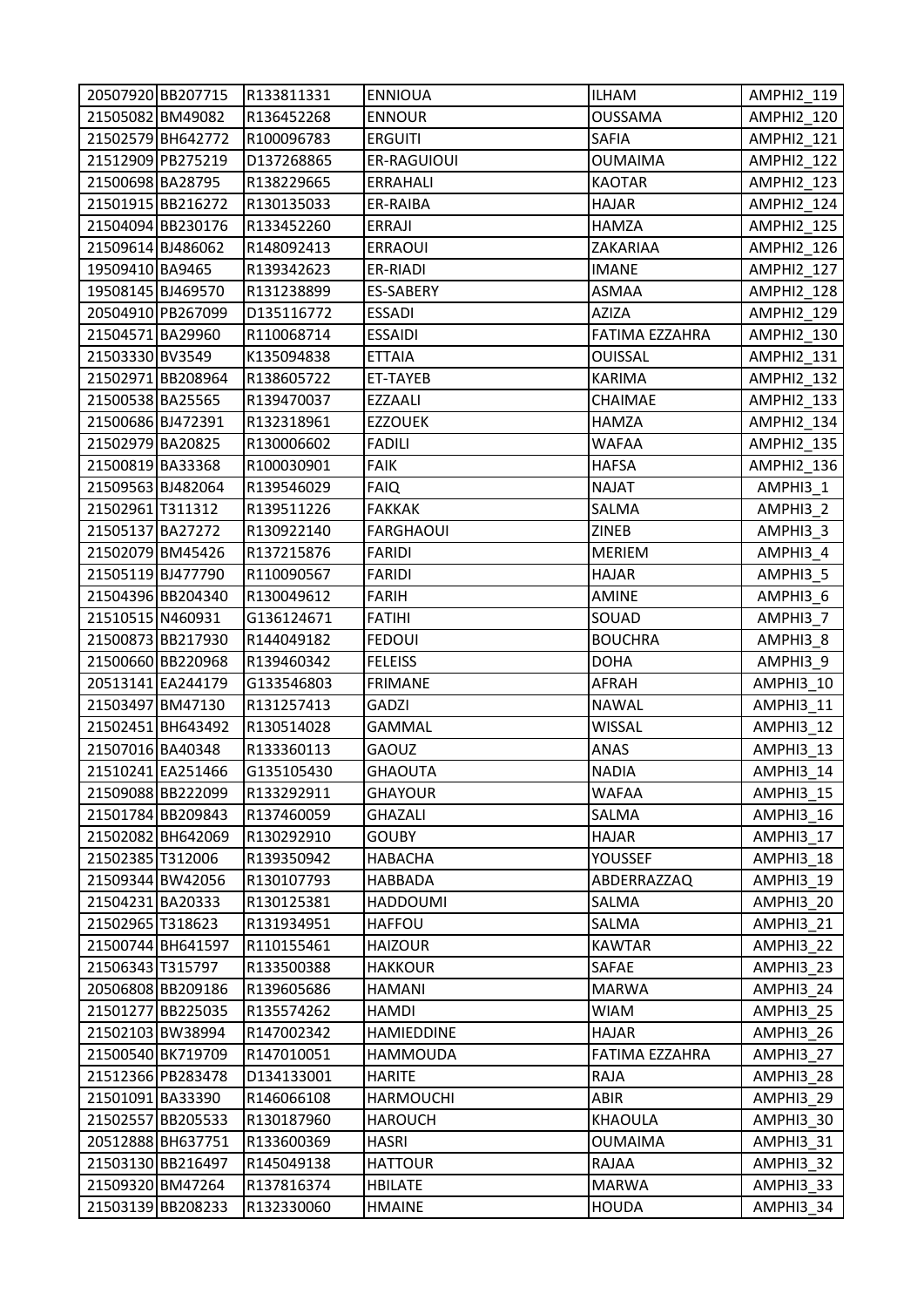| 21503961 BA31323  |                   | R100082919 | <b>HMIKACH</b>  | <b>MOHAMMED</b>    | AMPHI3 35 |
|-------------------|-------------------|------------|-----------------|--------------------|-----------|
|                   | 21506002 BB212485 | R138231785 | <b>HSSI</b>     | <b>IMANE</b>       | AMPHI3_36 |
| 21502581 BA24562  |                   | R110080887 | <b>IBAOUEN</b>  | KHADIJA            | AMPHI3 37 |
|                   | 21502335 BB208529 | R140116565 | <b>IBOURK</b>   | ASMAE              | AMPHI3_38 |
| 21513573 BA25284  |                   | R130370135 | <b>IDBALKAS</b> | <b>NOUHAILA</b>    | AMPHI3_39 |
|                   | 21500599 BB212215 | R133378738 | <b>IDHAMMOU</b> | <b>HAJAR</b>       | AMPHI3_40 |
| 21514264 BJ487313 |                   | R139826457 | <b>IDMOUSSA</b> | <b>AYOUB</b>       | AMPHI3_41 |
| 21501354 BA40373  |                   | R137448711 | <b>INOUMARE</b> | SOUMIA             | AMPHI3_42 |
| 20505599 T320427  |                   | R130153340 | <b>IZDIZE</b>   | <b>KAWTAR</b>      | AMPHI3 43 |
|                   | 21510390 BB220900 | R130077763 | JAAIDI          | AYA                | AMPHI3_44 |
| 21507167 T327772  |                   | R130011028 | <b>JADDI</b>    | <b>ASSMAE</b>      | AMPHI3 45 |
| 21502087 BJ456037 |                   | Z211600618 | <b>JAOUAD</b>   | ZINEB              | AMPHI3_46 |
|                   | 21518362 WB199121 | R136703669 | <b>JAWAD</b>    | <b>FATIHA</b>      | AMPHI3_47 |
| 21501180 BA34006  |                   | R139572794 | J'MILA          | <b>KAWTAR</b>      | AMPHI3 48 |
| 21501884 BA12580  |                   | R130060658 | KABBALI         | <b>KHAOULA</b>     | AMPHI3 49 |
|                   | 21502104 BB210533 | R131459878 | <b>KABRAOUI</b> | <b>WALID</b>       | AMPHI3_50 |
|                   | 19500858 BH633443 | R131156566 | <b>KADA</b>     | <b>HASSNA</b>      | AMPHI3_51 |
| 21503858 BM43497  |                   | R130164721 | KAHI            | SALMA              | AMPHI3_52 |
| 21501983 BJ480017 |                   | R130072040 | KAHOUAJANE      | MERYEM             | AMPHI3_53 |
| 21502793 T306657  |                   | R130126850 | KAMAL           | <b>OUMAIMA</b>     | AMPHI3_54 |
|                   | 21510732 HA240881 | K138428748 | <b>KAMOUNI</b>  | SOUAD              | AMPHI3_55 |
|                   | 21501607 BB214787 | R136637806 | KARBAL          | CHAIMAA            | AMPHI3_56 |
|                   | 21502096 BB223034 | R155033069 | <b>KARIB</b>    | <b>MANAL</b>       | AMPHI3_57 |
|                   | 21503483 BB232391 | R132688507 | <b>KARRICH</b>  | ZINEB              | AMPHI3_58 |
|                   | 21500778 BB212985 | R148049051 | <b>KARS</b>     | <b>ZINEB</b>       | AMPHI3_59 |
| 21503371 BV2792   |                   | R130027767 | <b>KASBI</b>    | AYA                | AMPHI3_60 |
|                   | 14502671 BH486006 | 1412386646 | KASSAB          | FATIMA EZZAHRA     | AMPHI3_61 |
| 21509627 BJ476490 |                   | R130067688 | <b>KEDDOUR</b>  | <b>FATIMAZAHRA</b> | AMPHI3_62 |
| 20505583 BJ475944 |                   | R130572401 | <b>KHACHANE</b> | <b>HAJAR</b>       | AMPHI3_63 |
| 21502225 BM47425  |                   | R130007783 | KHADRAOUI       | MALAK              | AMPHI3_64 |
|                   | 21504695 BB207312 | R138728926 | <b>KHAMES</b>   | ANAS               | AMPHI3_65 |
| 21503162 Ba32570  |                   | R137355364 | <b>KHARRAZI</b> | SOUKAINA           | AMPHI3 66 |
|                   | 21500765 BH641833 | R100040129 | <b>KHASOINI</b> | ZAYNAB             | AMPHI3 67 |
|                   | 21505990 BB227722 | R130322282 | KHAYI           | <b>MERIEM</b>      | AMPHI3_68 |
| 21500522 T322862  |                   | R130386723 | <b>KHAZAZ</b>   | <b>KHADIJA</b>     | AMPHI3 69 |
|                   | 21504690 BB193472 | R131416496 | KHEMMAR         | FATIMA EZZAHRAE    | AMPHI3 70 |
|                   | 21503972 BB218109 | R135944785 | KHERAZI         | RIHAB              | AMPHI3 71 |
|                   | 21503262 BB223221 | R120064022 | KHORSSANI       | <b>INSAF</b>       | AMPHI3 72 |
|                   | 21502479 BB228090 | R145049141 | <b>KOULOUBI</b> | <b>OUMAIMA</b>     | AMPHI3_73 |
| 21504147 BA27314  |                   | R130010940 | <b>KOUMINA</b>  | FATIMA EZZAHRA     | AMPHI3_74 |
| 21502009 BA22443  |                   | R110157599 | <b>KOURAI</b>   | ADRAE              | AMPHI3_75 |
|                   | 21506427 BB217965 | R132945349 | KZIBRA          | IKRAM              | AMPHI3 76 |
|                   | 21502743 BB226870 | R146087963 | LAADASSI        | <b>HAMDI</b>       | AMPHI3 77 |
| 21501187 BA23047  |                   | R110132140 | LAAOUINA        | ASMAA              | AMPHI3 78 |
| 21502391 BA11130  |                   | R138435813 | LAAROUSSI       | AYA                | AMPHI3 79 |
| 20512851 T320002  |                   | R132239969 | LABZAE          | <b>NOUHAILA</b>    | AMPHI3_80 |
| 21504356 BA32206  |                   | R136200856 | LABZIOUI        | <b>NOUHAILA</b>    | AMPHI3_81 |
|                   | 21501207 BB209116 | R137765914 | LACHGAR         | SALMA              | AMPHI3 82 |
| 21509548 T315570  |                   | R133298659 | LACHGUR         | ABDELOUAHED        | AMPHI3_83 |
| 21502057 BM48355  |                   | R130257622 | LACHHAB         | YASSMINE           | AMPHI3_84 |
| 21501244 BA27445  |                   | R130124935 | LAGDIHI         | <b>FATIHA</b>      | AMPHI3_85 |
| 21512895 BM38837  |                   | R131361000 | LAGHFIRI        | ZAINEB             | AMPHI3_86 |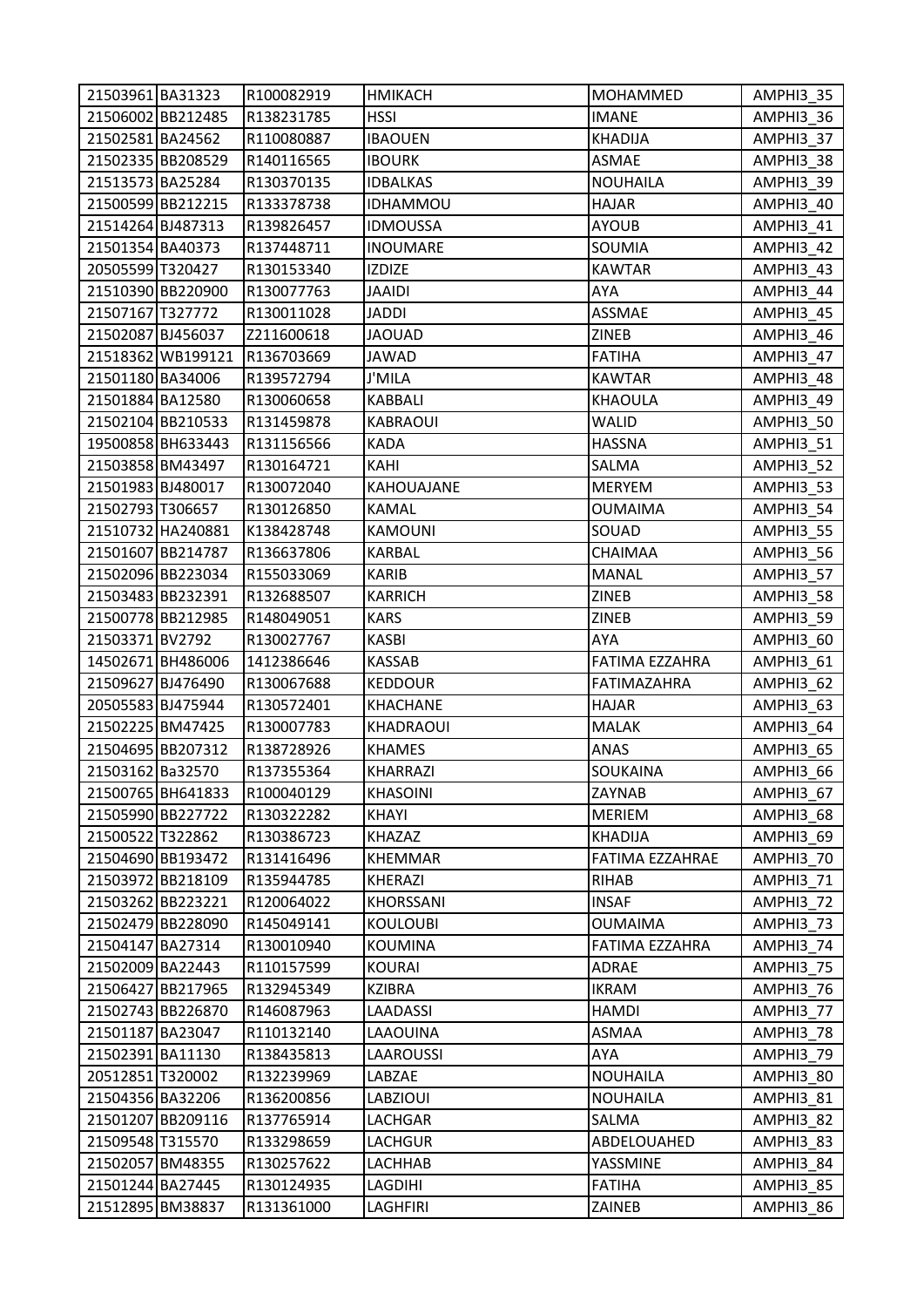| 21504411 BW29214  |                   | R138385084 | LAGHMARI           | <b>NABILA</b>       | AMPHI3_87         |
|-------------------|-------------------|------------|--------------------|---------------------|-------------------|
| 21501152 BA34353  |                   | R110025524 | LAHMAR             | <b>FATIMA</b>       | AMPHI3_88         |
| 21500506 T324075  |                   | R133331752 | LAHNIKI            | <b>ASSIA</b>        | AMPHI3 89         |
| 21500996 BM45224  |                   | R132284882 | <b>LAHOUAICHRI</b> | <b>IBTISSAM</b>     | AMPHI3_90         |
| 20504718 BA24510  |                   | R130060655 | LAHRACH            | <b>IMAN</b>         | AMPHI3_91         |
| 21504514 BJ480614 |                   | R130106680 | LAHRIZI            | AMINA               | AMPHI3_92         |
| 21510620 N478814  |                   | G131443856 | LAHROUCH           | ABDESSAMAD          | AMPHI3_93         |
| 21505438BB217570  |                   | R130049388 | LAMAACHI           | <b>HANANE</b>       | AMPHI3_94         |
|                   | 21500570 BB187776 | R130760390 | LAMKHARBECH        | CHAIMAA             | AMPHI3 95         |
| 21506873 Bv3580   |                   | R137328046 | LAMSSAGUEM         | <b>RACHIDA</b>      | AMPHI3_96         |
| 21504032 BM43934  |                   | R137478935 | LAMZALZI           | SALMA               | AMPHI3_97         |
|                   | 21503272 BB225347 | R132597690 | LANAYA             | <b>FATIMA ZAHRA</b> | AMPHI3_98         |
|                   | 21513701 PB278659 | D134382561 | LANTIR             | <b>IKRAM</b>        | AMPHI3_99         |
|                   | 20501928 BH640225 | R130070539 | <b>LAOUINATE</b>   | FATIMA-EZZAHRA      | AMPHI3_100        |
| 19503766 BA15865  |                   | R110025659 | LAQBABI            | <b>ASSIYA</b>       | AMPHI3_101        |
|                   | 21503862 BB219101 | R134279304 | <b>LCHKAR</b>      | <b>OUMAIMA</b>      | AMPHI3_102        |
|                   | 21502835 BB226093 | R139459888 | LEBBAR             | <b>REHAB</b>        | AMPHI3 103        |
|                   | 20506368 BB152694 | R133655555 | <b>LEBHIRI</b>     | <b>HOUDA</b>        | AMPHI3_104        |
|                   | 20506747 BB201464 | R137283536 | <b>LIBANE</b>      | SOUKAINA            | AMPHI3 105        |
|                   | 21506034 BB212915 | R100006271 | <b>LIFAOUI</b>     | <b>MERIEM</b>       | AMPHI3 106        |
| 21505248 BA14394  |                   | R131366511 | <b>LOUHOUDI</b>    | <b>IMANE</b>        | AMPHI3_107        |
|                   | 20506954 BH258157 | Z204600087 | LOUIZY             | <b>BOUCHRA</b>      | AMPHI3_108        |
| 21507116 BM45353  |                   | R130082291 | <b>LOUTFI</b>      | <b>AYOUB</b>        | AMPHI3 109        |
|                   | 21503229 BH643860 | R100083782 | MAAINI             | <b>AHMED AMINE</b>  | AMPHI3_110        |
| 21503922 BA31565  |                   | R132348714 | MAAZI              | <b>BASMA</b>        | AMPHI3_111        |
|                   | 21503351 BB210848 | R110127184 | <b>MABCHOUR</b>    | <b>AYA</b>          | AMPHI3_112        |
|                   | 20510293 BB215032 | R132814591 | <b>MADKOUR</b>     | <b>HOUDA</b>        | AMPHI3 113        |
|                   | 21509326 BB227237 | R139279068 | <b>MAHID</b>       | <b>MERIEM</b>       | AMPHI3_114        |
| 20501164 BW26135  |                   | R130195458 | <b>MALLOUL</b>     | <b>HAFSA</b>        | AMPHI3 115        |
|                   | 21519086 BH635450 | R136534979 | <b>MANSAR</b>      | <b>MOAD</b>         | AMPHI3_116        |
|                   | 20505833 BB211360 | R134467272 | <b>MARAH</b>       | <b>HIBA</b>         | AMPHI3 117        |
|                   | 21500623 BB215958 | R138397119 | <b>MARFOUK</b>     | CHAIMAA             | AMPHI3 118        |
| 21506000 BJ474657 |                   | R134156534 | <b>MARHLIFI</b>    | <b>MOUNIR</b>       | AMPHI3 119        |
|                   | 21503015 BH641686 | R132410830 | MASSAD             | <b>RANIA</b>        | AMPHI3_120        |
| 21505563 BJ483031 |                   | D133050645 | <b>MASTOUR</b>     | AYMANE              | AMPHI3_121        |
| 21504483 BB217061 |                   | R131329836 | MECHARFI           | HAMZA               | AMPHI3_122        |
|                   | 21513017 PB315938 | D136199132 | MECHARFI           | <b>MOHCINE</b>      | AMPHI3_123        |
|                   | 21512991 MC320038 | K130331779 | MELLOULI           | YOUSRA              | AMPHI3_124        |
|                   | 21509678 BH643060 | R130142275 | MERDMA             | ZINEB               | <b>AMPHI3 125</b> |
| 21502578 BW15559  |                   | R133889070 | <b>MHARER</b>      | AZIZA               | AMPHI3_126        |
| 21500841 Bj479987 |                   | R130064596 | MIFAK              | <b>DOHA</b>         | AMPHI3_127        |
|                   | 20502288 BB214663 | R130440231 | <b>MIHFAD</b>      | WAFA                | <b>AMPHI3 128</b> |
| 21505440 BM41774  |                   | R133226675 | <b>MONASEF</b>     | ZINEB               | AMPHI3 129        |
| 21502013 BA26816  |                   | R130011110 | <b>MORABIT</b>     | SARA                | AMPHI3_130        |
|                   | 21501942 BB218850 | R136407564 | <b>MOTIK</b>       | <b>IMANE</b>        | AMPHI3_131        |
|                   | 21500859 BB177214 | R139280377 | <b>MOUBTAHIL</b>   | <b>OUMAIMA</b>      | AMPHI3_132        |
| 21501741 bv3601   |                   | R133367517 | MOUHARRAM          | AMAL                | AMPHI3_133        |
|                   | 21503566 BB207627 | R138293031 | <b>MOUKHLISS</b>   | <b>IMRANE</b>       | <b>AMPHI3 134</b> |
| 21511329 W472252  |                   | F135220843 | <b>MOUKRIM</b>     | <b>IMANE</b>        | <b>AMPHI3 135</b> |
| 21504493 BJ479549 |                   | R149033041 | <b>MOUSTAMINE</b>  | <b>HAJAR</b>        | <b>AMPHI3 136</b> |
| 21501596 BM45231  |                   | R130291728 | <b>MOUTAJ</b>      | SALMA               | AMPHI4_1          |
| 21501962 BA31688  |                   | R130187453 | <b>MOUTAKI</b>     | ZINEB               | AMPHI4 2          |
|                   |                   |            |                    |                     |                   |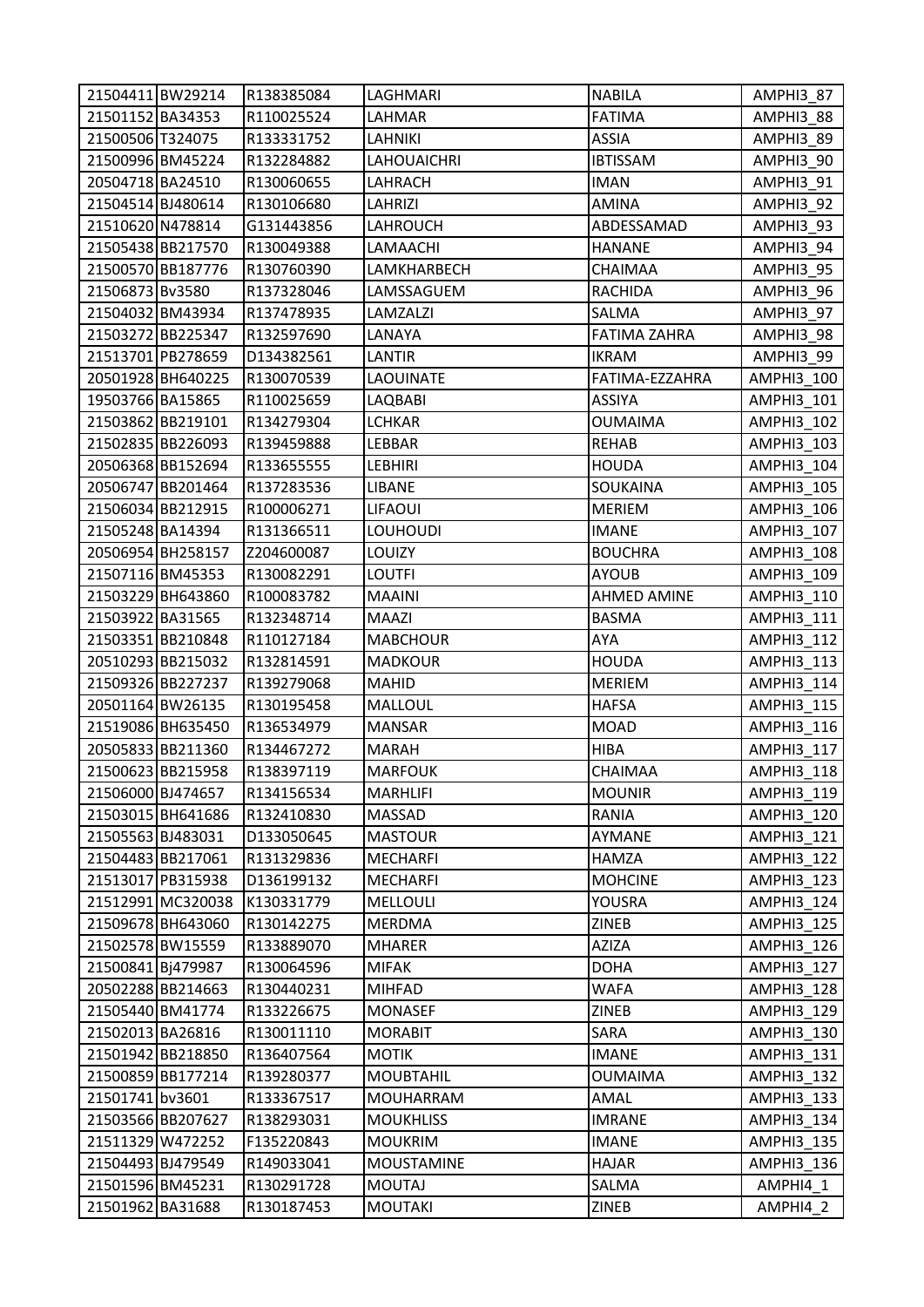| 21500953 BM46718                     |                   | R130055765 | <b>MOUTAOUAKKIL</b>     | <b>HAFSA</b>         | AMPHI4 3               |
|--------------------------------------|-------------------|------------|-------------------------|----------------------|------------------------|
| 21502100 BA22380                     |                   | R131355293 | <b>MOUZOUNI</b>         | LAMYA                | AMPHI4_4               |
| 21502508 BA24228                     |                   | R110080849 | M'TAR                   | <b>IMANE</b>         | AMPHI4 5               |
| 21515361 BA32137                     |                   | R130146409 | <b>NAANAA</b>           | HAYAT                | AMPHI4_6               |
|                                      | 21520070 BH645233 | R100040341 | <b>NABIR</b>            | AYA                  | AMPHI4_7               |
| 21500885 BV2266                      |                   | R138428433 | <b>NACHAT</b>           | <b>IKRAM</b>         | AMPHI4_8               |
| 21505530 BA25006                     |                   | R145121626 | <b>NAIB</b>             | ASMAA                | AMPHI4_9               |
| 21512854 T315528                     |                   | R130432752 | <b>NAILY</b>            | YOUSRA               | AMPHI4_10              |
| 21502512 BA32454                     |                   | R100017321 | <b>NAIM</b>             | KHAOULA              | AMPHI4 11              |
| 21506132 T324049                     |                   | R132538830 | <b>NAIM</b>             | <b>OUMAIMA</b>       | AMPHI4_12              |
|                                      | 20506909 BB209508 | R139389214 | <b>NAJEH</b>            | AYA                  | AMPHI4 13              |
|                                      | 21503170 BB214104 | R132786285 | NASSERALLAH             | SALMA                | AMPHI4 14              |
|                                      | 21500827 BB218489 | R134157282 | <b>NAZIH</b>            | NAJLAE               | AMPHI4_15              |
| 21502548 BA32109                     |                   | R100002052 | N'DIAYE                 | AYATE                | AMPHI4 16              |
| 21517494 BA5582                      |                   | R100052550 | <b>NEJMAOUI</b>         | IMANE                | AMPHI4 17              |
| 21502071 T318861                     |                   | R137258835 | <b>NKHAILI</b>          | <b>OUMAIMA</b>       | AMPHI4 18              |
| 21500948 BA31880                     |                   | R130184060 | <b>NOUITI</b>           | RIHAB                | AMPHI4 19              |
|                                      | 21501297 BB228360 | K110099756 | <b>NOURI</b>            | <b>IKRAME</b>        | AMPHI4 20              |
| 21505806 BA32509                     |                   | R133257569 | <b>OTTMANE</b>          | HAJAR                | AMPHI4_21              |
|                                      | 21502042 BB220828 | R130073687 | <b>OUAALLOUHEM</b>      | <b>AYOUB</b>         | AMPHI4_22              |
| 20506168 BA24342                     |                   | R130065792 | <b>OUABAID</b>          | <b>MERIEM</b>        | AMPHI4_23              |
| 21503850 BA33448                     |                   | R132820988 | <b>OUACHN</b>           | SAIDA                | AMPHI4 24              |
|                                      | 20517422 bb197674 | R141034264 | <b>OUACHOU</b>          | RABIA                | AMPHI4 25              |
| 21503953 BJ479563                    |                   | R131318854 | <b>OUADINI</b>          | <b>IMANE</b>         | AMPHI4_26              |
|                                      | 21504703 BB224879 | R133298905 | <b>OUAHASSOU</b>        | <b>MERIEM</b>        | AMPHI4_27              |
| 21504530 BJ479964                    |                   | R130106016 | <b>OUAKKATI</b>         | FATIMA EZZAHRAA      | AMPHI4_28              |
|                                      | 20502768 BB204442 | R137355564 | OUALI                   | RABIAA               | AMPHI4_29              |
|                                      | 21500679 BB212760 | R138605050 | <b>OUALI</b>            | AYA                  | AMPHI4_30              |
|                                      | 21509295 BB210020 | R149087999 | OUALI                   | <b>MUSTAPHA</b>      | AMPHI4_31              |
|                                      | 21510507 BB198740 | R145002333 | OUALI                   | MARYAM               | AMPHI4 32              |
| 21501210 BA33708                     |                   | R145081428 | <b>OUBHOUS</b>          | <b>ELMEHDI</b>       | AMPHI4_33              |
|                                      |                   |            |                         | <b>ASSIA</b>         |                        |
| 21505673 BA26153                     |                   | R100019134 | <b>OUBIHI</b>           |                      | AMPHI4 34              |
| 21505429 BA20103                     |                   | R137702904 | <b>OUCHATO</b>          | TARIK                | AMPHI4 35              |
| 21505129 BJ481303                    |                   | R135298916 | OUCHBAKOU               | <b>MARWA</b>         | AMPHI4_36              |
| 21506098 BM46138                     |                   | R130066507 | <b>OUJAMHOUR</b>        | LATIFA               | AMPHI4 37              |
| 21503088 T321309                     |                   | R130036863 | OUTANI                  | RAJAE                | AMPHI4 38              |
|                                      | 20503706 BB211523 | G139469631 | <b>OUTIGHLI</b>         | <b>NADIA</b>         | AMPHI4 39              |
|                                      | 21506045 BB223121 | R134353961 | OUTKHOUYAT              | AMAL                 | AMPHI4 40              |
| 21503381 BA28636                     |                   | R100026333 | QUOUSSAY                | <b>NASSIM</b>        | AMPHI4_41              |
| 21500656 BA28804                     |                   | R146007787 | RABEH                   | <b>HOURIA</b>        | <b>AMPHI4_42</b>       |
| 21509639 BA33537                     |                   | R130105811 | <b>RAFIK</b>            | NIHAD                | AMPHI4_43              |
|                                      | 21504077 BB228896 | R133205928 | RAHEL                   | KAWTAR               | AMPHI4 44              |
|                                      | 21503046 BB224472 | R135547709 | RAHILE                  | <b>WISSAL</b>        | AMPHI4 45              |
|                                      | 20504087 BB206172 | R135330310 | RAIDA                   | <b>OTHMAN</b>        | AMPHI4_46              |
|                                      | 20502646 BB206034 | D137196871 | RAISSI                  | SALMA                | AMPHI4_47              |
|                                      | 21512768 BH641646 | R100123311 | RAJIB                   | KHAOULA              | AMPHI4_48              |
|                                      | 21502739 BB215721 | R135407617 | RAKIBI                  | <b>MAROUA</b>        | AMPHI4_49              |
| 20503092 BM44618                     |                   | R110080800 | RAOUANI                 | ZINEB                | AMPHI4_50              |
| 20504471 BV1067                      |                   | R130090863 | <b>RGUIG</b>            | <b>OUSSAMA</b>       | AMPHI4_51              |
| 21506019 BA31308                     |                   | R100096130 | RHANBOURI               | <b>MOUNIA</b>        | AMPHI4_52              |
| 21505678 BA33126<br>21509391 T319743 |                   | R100001663 | RIZEK<br><b>ROUGADI</b> | SALMA<br><b>HIBA</b> | AMPHI4_53<br>AMPHI4_54 |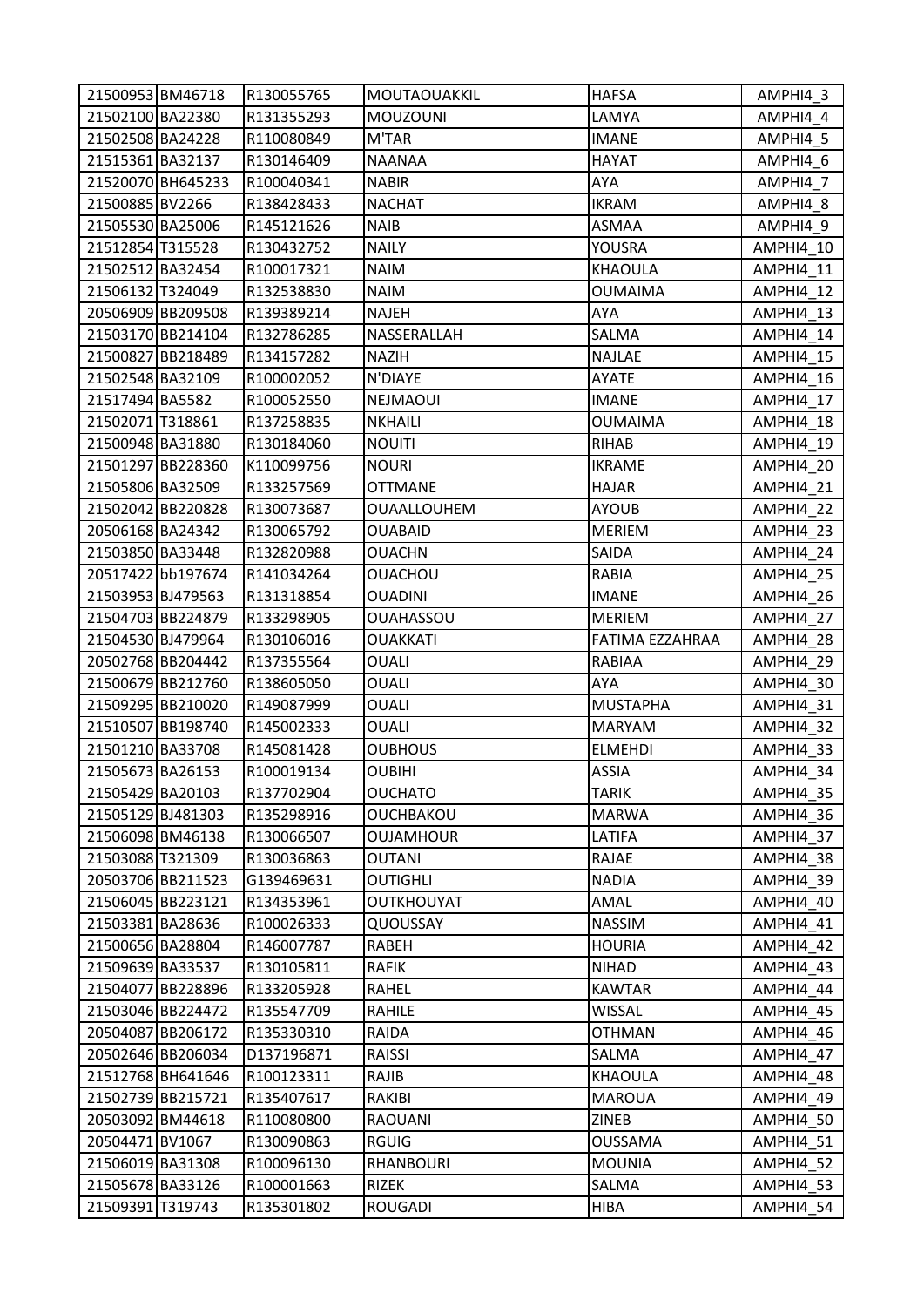|                   | 21511144 GA215587 | E142123089  | <b>RTIBI</b>       | <b>NOUHAILA</b>     | AMPHI4_55        |
|-------------------|-------------------|-------------|--------------------|---------------------|------------------|
| 21505478 BL165260 |                   | R130698627  | SAADI              | MOHAMMED REDA       | AMPHI4_56        |
| 20501817 BJ463776 |                   | R131827502  | SADOUK             | LAILA               | AMPHI4 57        |
| 21504257 BA25533  |                   | R132698466  | <b>SAGHIR</b>      | <b>FATIMA ZAHRA</b> | AMPHI4_58        |
| 21506870 BM47734  |                   | R133700039  | SAGOUM             | <b>ILYASS</b>       | AMPHI4 59        |
| 21505770 BA29074  |                   | R133920694  | SAHNOUN            | <b>NOUHAILA</b>     | AMPHI4_60        |
| 21502948 T318860  |                   | R132372329  | SAIR               | <b>OUMAIMA</b>      | AMPHI4_61        |
| 21512658 BA24894  |                   | R130184222  | SAKA               | OLAYA               | AMPHI4_62        |
| 21500688 bb219100 |                   | R133310145  | SAKI               | AMINA               | AMPHI4_63        |
| 21502108 T325723  |                   | R130150174  | SALEK              | <b>KHAWLA</b>       | AMPHI4_64        |
| 21514509 BV3653   |                   | \$133395373 | <b>SALHI</b>       | <b>GHIZLANE</b>     | AMPHI4_65        |
| 21500878 BB219899 |                   | R100001630  | SALIH              | RAJAA               | AMPHI4_66        |
|                   | 20503105 BB202507 | R138501896  | SALKI              | <b>KAOUTAR</b>      | AMPHI4_67        |
| 21502584 BA24918  |                   | R138373406  | SAMDI              | ABDELADIM           | AMPHI4_68        |
| 21505435 T329593  |                   | R130059981  | SAMI               | <b>MERYEM</b>       | AMPHI4_69        |
|                   | 21500588 BB223599 | R130083449  | <b>SAMIR</b>       | <b>MARIEM</b>       | AMPHI4_70        |
| 21502067 BA30212  |                   | R135430143  | <b>SAMIR</b>       | <b>IMANE</b>        | AMPHI4_71        |
|                   | 20501154 BH640701 | R100097020  | SAMSAM             | ZINEB               | <b>AMPHI4 72</b> |
| 21502380 BJ480667 |                   | R100004340  | SANHAJIR           | DOHA                | AMPHI4_73        |
| 21509429 BM47058  |                   | R135257482  | SAOUD              | <b>SALAH EDDINE</b> | AMPHI4_74        |
|                   | 19500058 BH632165 | R132416769  | SAOULA             | LAMIAA              | AMPHI4_75        |
|                   | 21504012 BH642050 | R132916298  | SAOULA             | <b>ASMAA</b>        | AMPHI4_76        |
|                   | 21500655 BB213011 | R149005814  | SARDI              | <b>AMINE</b>        | AMPHI4_77        |
|                   | 21501126 BB223369 | D134243309  | SARTI              | <b>ELHOSAYN</b>     | AMPHI4_78        |
| 21501976 BJ480597 |                   | R110037997  | <b>SATOUR</b>      | <b>HALIMA</b>       | AMPHI4_79        |
| 21503210 BA7348   |                   | R133934988  | SAYEH              | <b>ZOHRA</b>        | AMPHI4_80        |
| 21502062 BB218025 |                   | R136238781  | SEMOUD             | <b>NOUHAILA</b>     | AMPHI5_1         |
|                   | 21502083 BB218108 | R134238897  | SEMOUD             | <b>OUMAIMA</b>      | AMPHI5_2         |
| 21502022 BA28895  |                   | R138448665  | <b>SERGHINI</b>    | <b>BOUCHRA</b>      | AMPHI5_3         |
| 21506987 T321727  |                   | R134659978  | <b>SGHIR</b>       | <b>FIRDAOUS</b>     | AMPHI5 4         |
|                   | 21510450 BH639844 | R139704757  | <b>SIRRI</b>       | <b>HAJAR</b>        | AMPHI5_5         |
| 21500689 BA30468  |                   | R137702584  | <b>SKHY</b>        | <b>MANAL</b>        | AMPHI5 6         |
|                   | 21502110 BB218749 | R139283614  | SNINATE            | KAWTAR              | AMPHI5 7         |
|                   | 21501355 BE920454 | R130923242  | SOUAB              | <b>HAFSA</b>        | AMPHI5_8         |
|                   | 21507186 BH645346 | R140016873  | SOUIHEL            | ROUMAISAA           | AMPHI5_9         |
|                   | 21502076 BB227834 | R130110892  | <b>SOUSSY</b>      | ABDELILAH           | AMPHI5 10        |
| 20502997 BJ470006 |                   | R149039155  | TABIT              | <b>TAIKA</b>        | AMPHI5 11        |
| 21506329 BJ485998 |                   | R133446605  | <b>TAKI</b>        | <b>NAIMA</b>        | AMPHI5 12        |
| 20504862 BA20660  |                   | R130093787  | <b>TALAT</b>       | <b>NOUHAILA</b>     | AMPHI5_13        |
| 21500531 BA27701  |                   | R145066102  | <b>TALIZZA</b>     | <b>IKRAM</b>        | AMPHI5_14        |
| 21503496 BM44367  |                   | R130275112  | <b>TAMESNA</b>     | <b>SOKAINA</b>      | AMPHI5 15        |
| 21503872 BM48226  |                   | R147184390  | TANANE             | <b>JAMILA</b>       | AMPHI5 16        |
|                   | 21505401 BB207254 | R130550097  | <b>TAOUIL</b>      | SALAHEDDINE         | AMPHI5 17        |
| 21501968 BA30736  |                   | R100017432  | TARIKI             | <b>NAJWA</b>        | AMPHI5_18        |
|                   | 21505922 BB215695 | R130077543  | TAWIL              | <b>MERYEM</b>       | AMPHI5 19        |
|                   | 21500661 BH639363 | R130057791  | <b>TAYSSIR</b>     | <b>MEHDI</b>        | AMPHI5_20        |
|                   | 21501782 BB219747 | R132207922  | TBAR               | <b>MOUAD</b>        | AMPHI5_21        |
|                   | 21502168 BB179925 | R130611256  | TIJANI ELIDRISSI   | <b>IMANE</b>        | AMPHI5 22        |
|                   | 21512313 PB275420 | D137268863  | <b>TOUGHAMMARI</b> | MERIEM              | AMPHI5_23        |
|                   | 20507159 Bh641323 | R133554250  | <b>TOULANE</b>     | FATIMA EZZAHRA      | AMPHI5_24        |
|                   | 20503556 BB200316 | R130081010  | <b>TOURABI</b>     | <b>AICHA</b>        | AMPHI5 25        |
| 21512693 Bj486730 |                   | R130163810  | <b>TOURABI</b>     | CHAYMAA             | AMPHI5_26        |